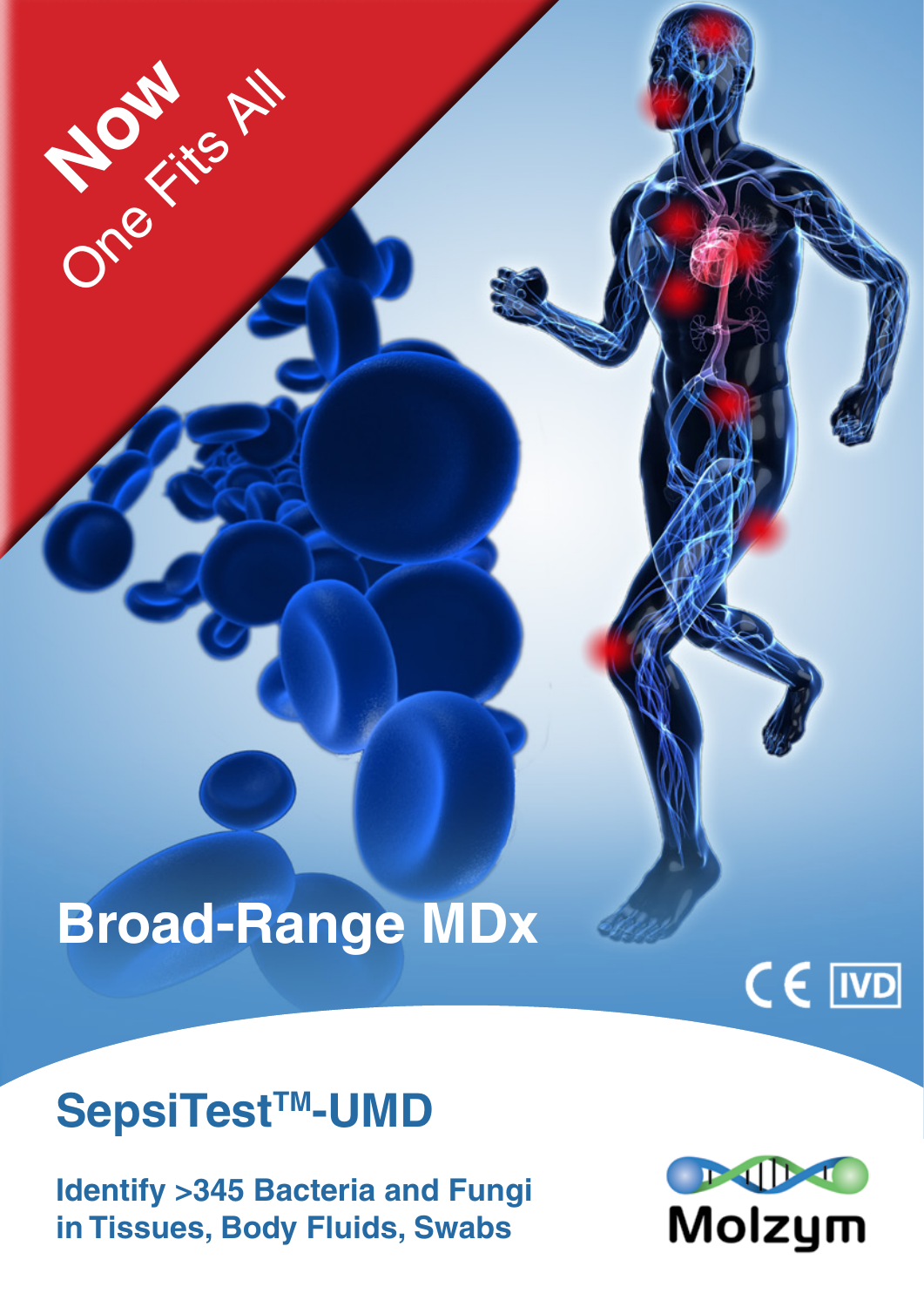## **Pre-Treatment**



 *S. aureus*.................



#### **Universal Pathogen Identification**

**SepsiTest™-UMD** is a precise culture-independent routine diagnosis to address:

- Non-growing pathogens under antibiotic treatment
- Rare pathogens, including anaerobic and fastidious organisms.

**SepsiTest™-UMD** allows the identification of more than 345 bacteria and fungi in relation to:

- **Endocarditis**
- Orthopedic infections
	-
- **Sepsis**
- **Meningitis**
- **Tuberculosis**
- Wound infections

## **Clinical Benefit**

**SepsiTest™-UMD** increases the rate of diagnosis of true infections (40% to 67%, Fig. 1) by the identification of pathogens in culture-negative patients.

**SepsiTest™-UMD** identifies pathogens in 35% <sup>[2]</sup> to 45% [5] of patients 12 h to 3 days earlier than blood culture. In infective endocarditis, **SepsiTest™- UMD** provides pathogen identity even up to 8 days earlier [6].



j Fig. 1: Ratio of positive results by culture (BC), SepsiTest™-UMD (PCR) or both methods obtains with orthopaedic (combined BC and PCR positivity: 25/84 patients [30%; 1]), blood (59/187 [32%; <sup>2</sup>]), heart valves (21/30 [70%; <sup>3</sup>]) and CSF (14/20 [70%; <sup>4</sup>]). Note the considerable ratio of culture-negative patients with clinically relevant PCR positive results (BC-/PCR+).

#### **References:**

- 1 Grif et al., J. Clin. Microbiol. 2012, 50: 2250
- 2 Wellinghausen et al. 2009, J. Clin. Microbiol 47: 2759
- 3 Kühn et al., J. Clin. Microbiol. 2011, 49: 2919
- 4 Meyer et al., J. Clin. Microbiol. 2014, 52: 1751 5 Orszag et al., J. Clin. Microbiol. 2013, 52: 307
- 6 Marsch et al., Interact. Cardia Vas. Thorac Surg. 2015, doi: 10.1093/icvts/ivv006
- Pneumonia
	- and more...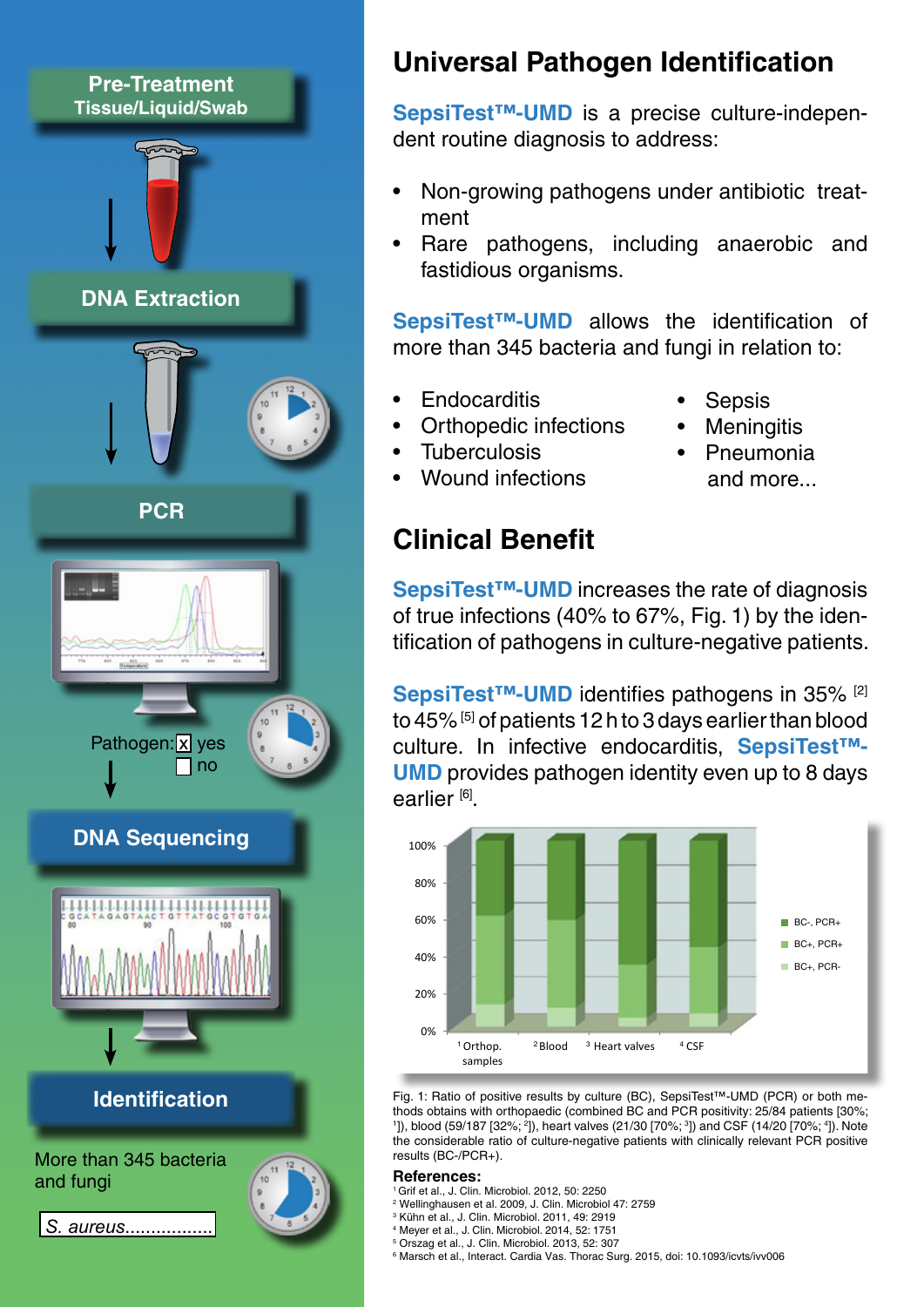### **Unique DNA Extraction**

High sensitivity and specificity gained by the DNA extraction protocol of **SepsiTest™-UMD**:

- $\bullet$  > 99% removal of human and free floating microbial DNA
- Broad-range lysis of bacteria and fungi
- DNA enrichment and isolation of live bacteria and fungi.

## **Highly Sensitive PCR Performance**

**SepsiTest™-UMD** includes DNA-free PCR reagents for the detection of bacterial and fungal DNA:

- Assays: 16S / 18S rRNA gene PCR
- Amplification: 40 cycles routinely
- Controls: PCR-positive & negative, extraction control
- Identification: Sanger sequencing analysis.

#### **Microbe Differentiation**

**SepsiTest™-BLAST** is a free online BLAST tool for sequence analysis that relies on edited sequences from more than 7,000 cultivated reference strains of bacteria, yeasts and *Aspergillus* spp*.*

## **Analytical Sensitivity**

Best performance with **SepsiTest™-UMD** for highly sensitive pathogen diagnostics:

| <b>Strain</b>                | cfu/ml blood |  |  |
|------------------------------|--------------|--|--|
| Escherichia coli             | 40           |  |  |
| Klebsiella pneumoniae        | 50           |  |  |
| Staphylococcus aureus        | 20           |  |  |
| Streptococcus pneumoniae     | 50           |  |  |
| <b>Enterococcus faecalis</b> | 20           |  |  |
| Candida albicans             | 10           |  |  |
| Candida glabrata             | 10           |  |  |



#### **SelectNA™***plus:* Fully-Automated DNA Extraction:

- Hands on time: 10min\*
- Total process time: 90min\*
- 1 12 samples in parallel
- Various specimens: body fluids, swabs and tissue



<sup>\*</sup>Depending on specimens and number of samples

#### **Specimens**





**Heart Valve Ascites Fluid**





**BAL Fluid Synovial Fluid**